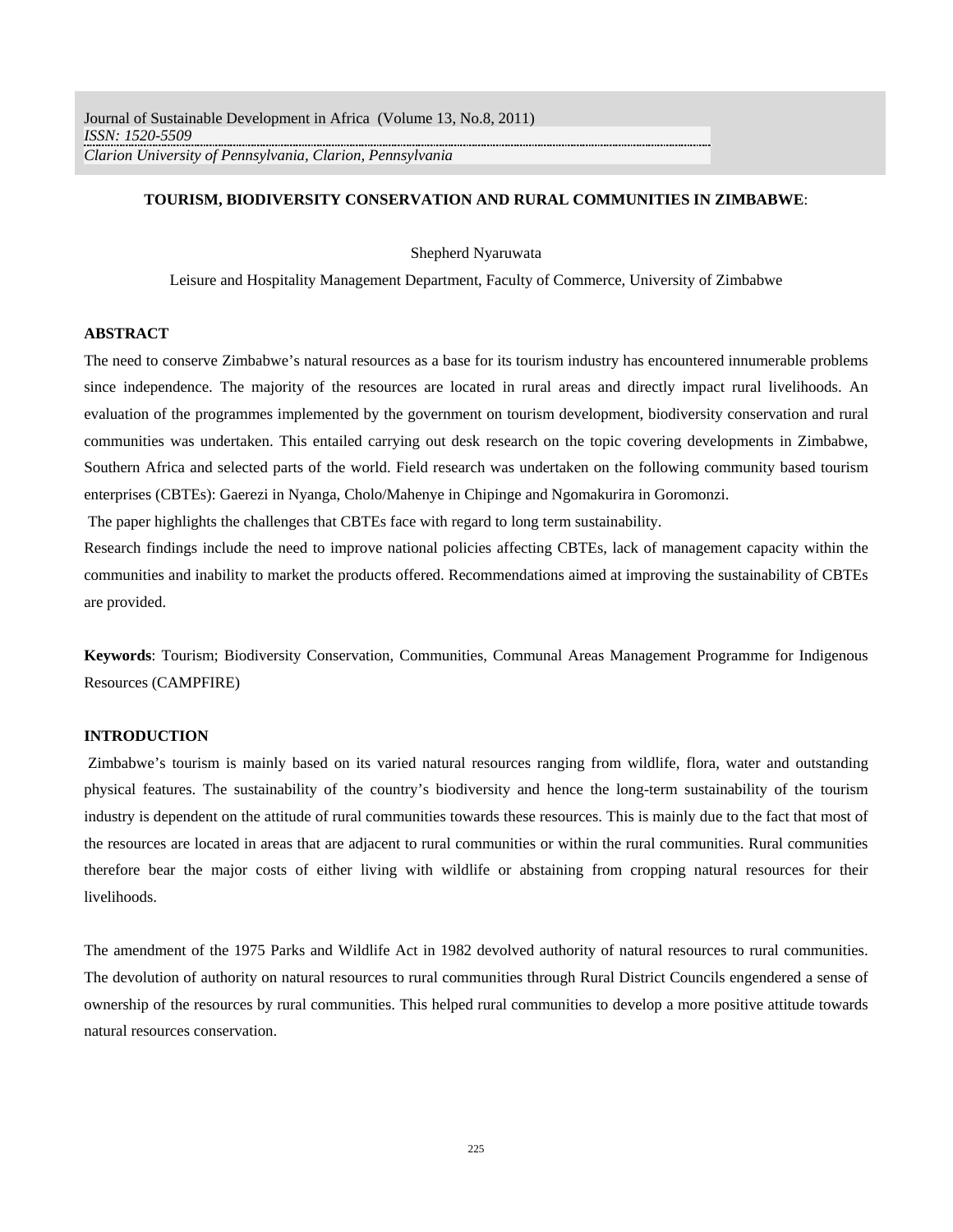The change in policy led to the implementation of the CAMPFIRE programme. However the fact that effective authority on the natural resources resides in Rural District Councils has lead to the development of antagonistic relationship between the rural communities and their respective RDCs.



# **LOCATION OF THE STUDY AREAS**

# **Figure 1 Location of the study areas**

### **PROBLEM STATEMENT**

The study was undertaken in order to evaluate the success or failure of community based tourism enterprise programmes in Zimbabwe with special reference to those under the CAMPFIRE Association.

### **OBJECTIVES OF THE STUDY**

Firstly the study seeks to assess the challenges being faced by CBTEs in Zimbabwe. Secondly the study seeks to assess rural communities' views towards natural resources conservation. Finally the study will provide recommendations that address the long term sustainability of CBTEs in Zimbabwe.

# **LITERATURE REVIEW**

Literature on the concept of community based tourism (CBT) has grown dramatically since the mid 1980s: Child, B. (2009), Johnson, Roe, Elliot (2006), Joppe, M. (1996), Kiss, A. (1990&2004), Mbaiwa, J.E. (2004&2008), Secheyvens, R. (1999&2002), Spenceley, A. (2008), and Sproule, K.W. (1996). One of the major challenges that the literature on community based tourism has had to deal with over the years is that of definition. The concept has posed both theoretical and practical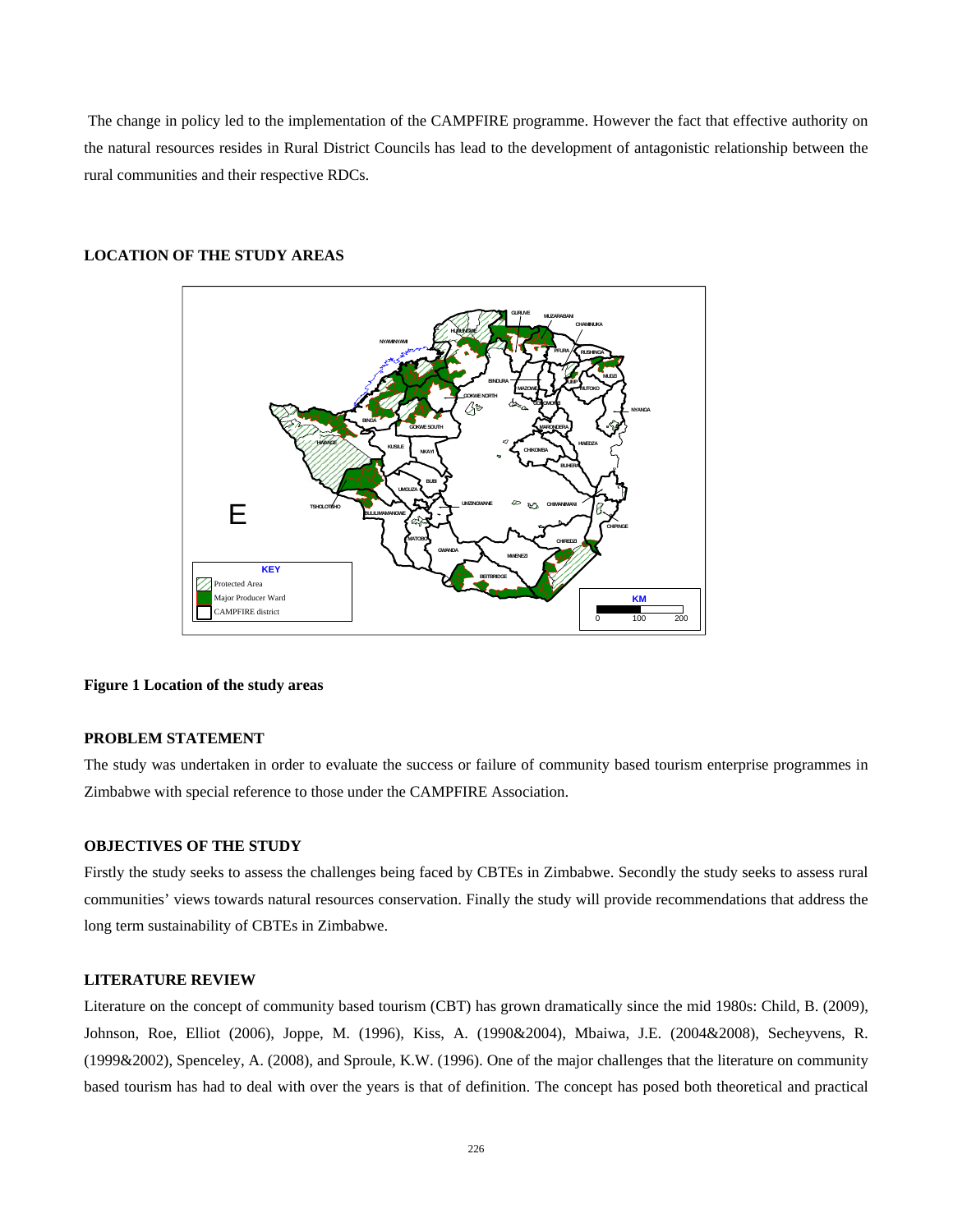problems. The Thailand Community Based Tourism Institute defines CBT as 'tourism that takes environmental, social and cultural sustainability into account'. On the other hand the World Wildlife Fund (WWF) views CTB as a form of tourism 'where the local community has substantial control over, and involvement in its development and management and a major proportion of the benefits remain in the community'.

The issue has been compounded by a lack of consensus on what constitutes a community. According to Sproule "A community is a group of people, often living in the same geographical area and who identify themselves as belonging to same group" (1996).Similarly Joppe, states that a "A community is self defining in that it is based on a sense of shared purpose and common goals. It may be geographical in nature or a community of interest built around heritage and cultural values shared among community members" (p475).

Despite the above theoretical and practical problems relating to the definition of the concept of community based tourism as well as that of community evidence from the field research show that the concept of community based tourism development is not a uniform development entity. It is a continuum of business forms ranging from entities where the community is fully involved in the day to day running of the venture to entities where the community is a passive observer and only receives an agreed income from the organization that is exploiting the resource.

Within Zimbabwe there is now a wide range of literature on the CAMPFIRE programme; Child, B (2009), Child, G. (1995), Murphree, M.W. (2001), Nabane, (1995), Sinclair and Pack, (2000) and Taylor, (2009).The initiative has been used as a model for a number of similar Community Based Natural Resources Management (CBNRM) programmes that are being implemented in a number of Southern Africa Development Community (SADC) member states. (Botswana, Lesotho, Namibia, Mozambique, Swaziland, South Africa, Tanzania and Zambia).The growth of the literature on the CAMPFIRE programme is a result of both academic interest on this model of community based tourism development and the practical needs of the stakeholders involved in the programme who are endeavouring to come up with the best practices of delivering benefits to communities in rural areas whilst at the same time ensure biodiversity conservation.

### **METHODOLOGY**

The study entailed undertaking extensive desk research including the internet. Field research was undertaken at three project sites in the country. The field research was undertaken in order to establish what is currently happening on the ground on CBTEs in Zimbabwe.

#### **Sample**

The three project sites visited; Gaerezi in Nyanga, Cholo/Mahenye in Chipinge and Ngomakurira in Goromonzi were chosen because they give a fair representative sample of the spread of products being promoted by CBTEs in the country, (fly fishing, hunting/game viewing and cultural/historical, respectively).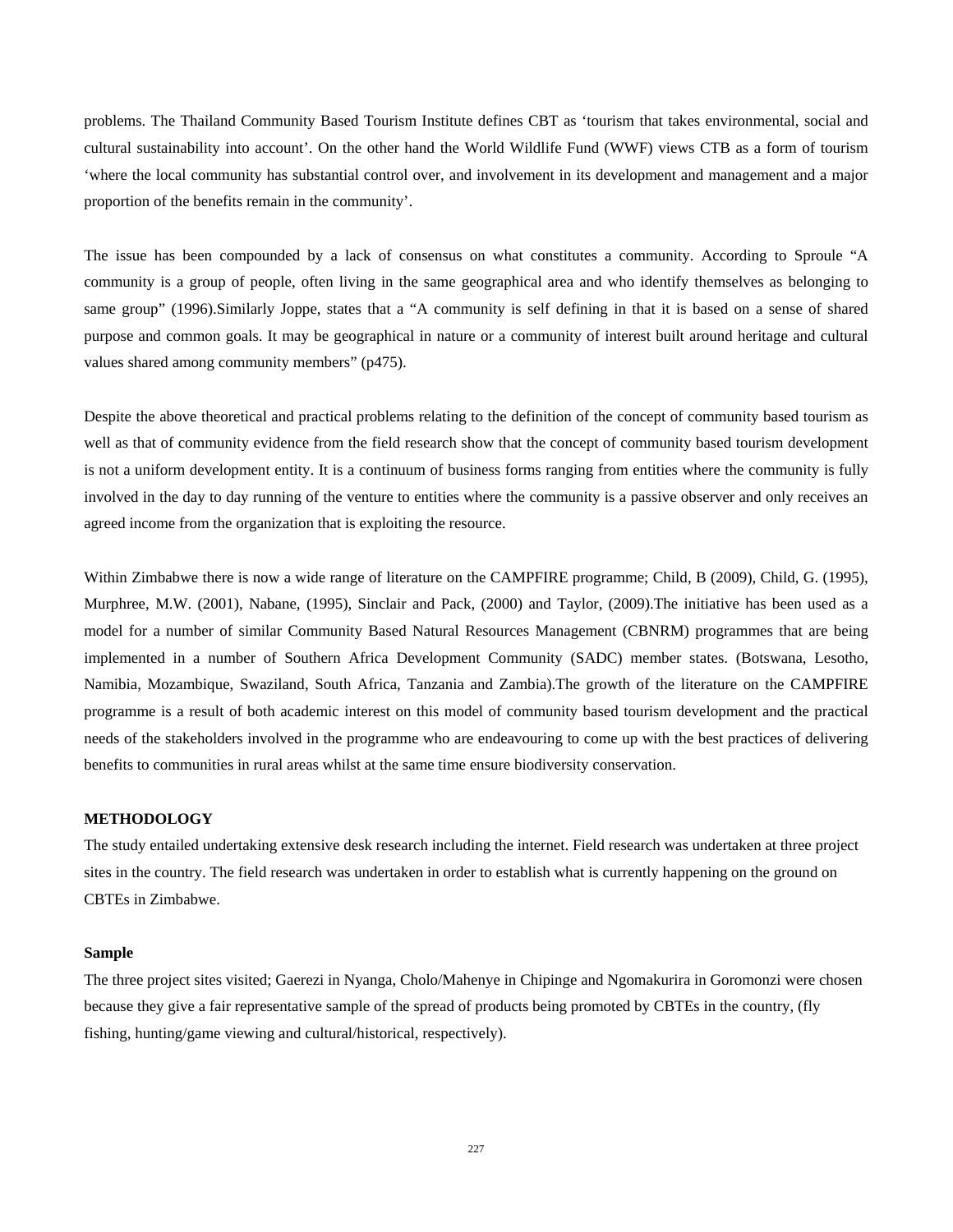### **Data collection instruments**

A combination of both quantitative and qualitative methods was used to obtain data from stakeholders. Two questionnaires were administered at each of the sites visited. A skills audit questionnaire was used to gather data on training needs of the participants. Another questionnaire was used to obtain data on the current state of the enterprises. The researcher administered the questionnaires to the participants on the three sites. The approach gave the researcher the opportunity to probe into a number of areas that came out as a result of the discussions with the participants. The responses were quantitatively as well as qualitatively analyzed depending on whether the questions were closed or open ended.

### **BACKGROUND**

#### **Tourism development and biodiversity**

There are varied definitions of the term "biodiversity". For purposes of this discussion it suffices to adopt that which is commonly used by biologists which defines biodiversity as the "totality of genes, species and ecosystems of a region" (www.wikipedia.org/wiki/Biodiversity).

The United Nations World Tourism Organization (UNWTO) definition of tourism covers the following categories: Visitor: A person traveling to a country other than the country in which he/she has usual residence for a period not exceeding one year without seeking work in the country visited.

Day visitor: A person staying in the country visited for less than 24 hours

Tourist: A person staying in the country visited for more than 24 hours (at least one overnight stay) (UNWTO Market Trends; Africa; 2004.)

With the exceptions of a few years like 1974, 2001 and 2009 the tourism industry has experienced continued growth since the end of the 2<sup>nd</sup> World War. International tourism declined in 1974 as a result of the dramatic increase of oil prices that took place in that year which resulted in the increase in the price of airline tickets. The September 2001 terrorist bombing of the Twin Towers in New York in the United States of America created an unsafe travel environment which resulted in a large section of tourists holidaying at home. The global economic meltdown of 2009 reduced disposable incomes of a large number of potential international tourists hence the year witnessed a 3.8% annual decline of tourist arrivals. However the sector has recovered recording an annual growth of 7 % in 2010 and 4.4% in 2011 (UNWTO, 2012).

Global tourist arrival figures grew from 25 million in 1950 to 685 million at the turn of the  $21<sup>st</sup>$  century (ibid). In 2010 the total global tourist arrival figure stood at 940 million (www.unwto.org). Figure 2 below shows the trend of global tourist arrivals for the period 1950-2010.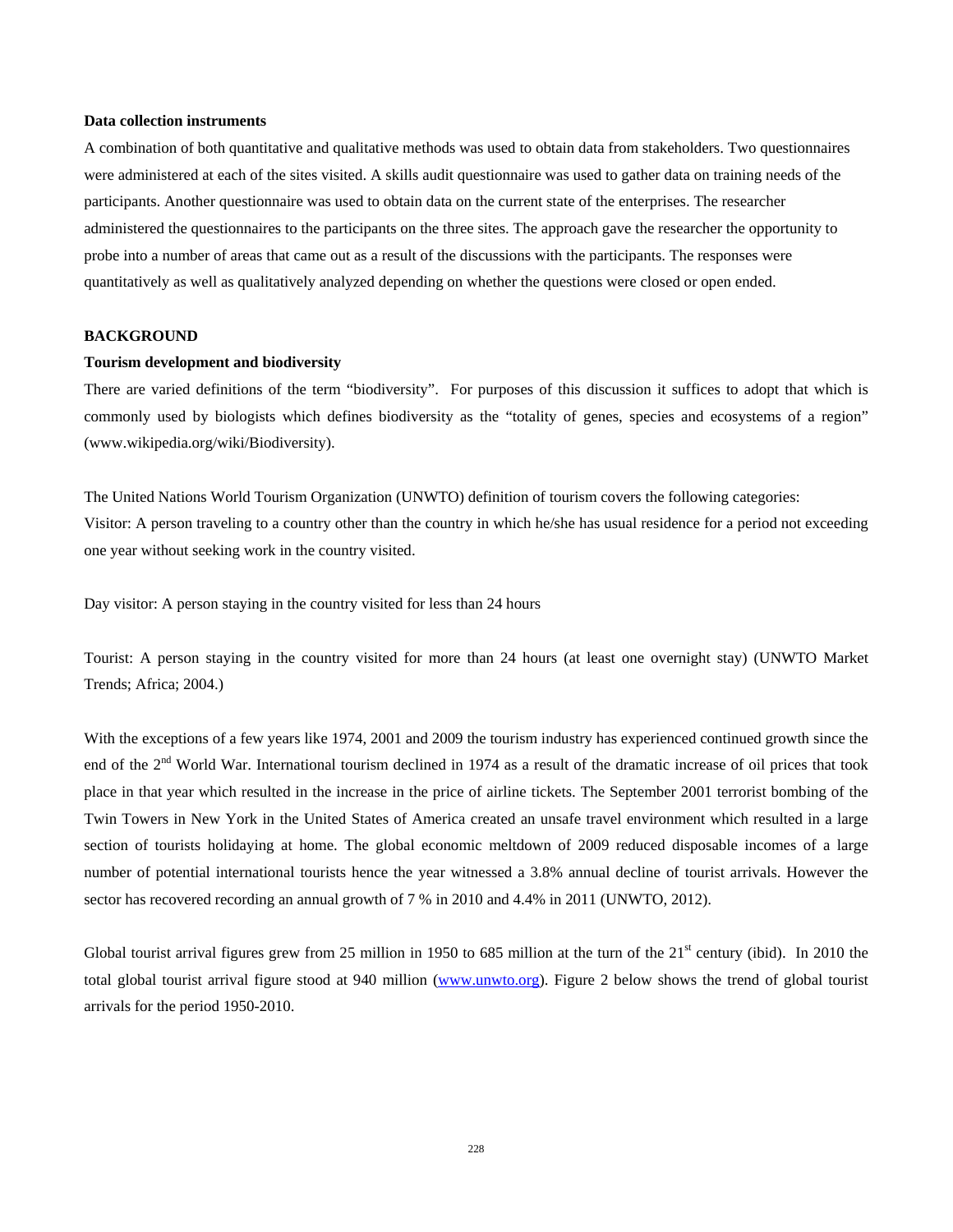

# Figure 2Global Tourist Arrivals 1950-2010 Source: UNWTO; publications 1951-2011

Since the late 1980s large numbers of tourists have been attracted to biodiversity hot spots like Laos, Cambodia, South Africa , Madagascar, Brazil and Nicaragua (United Nations Environment Programme (UNEP) study;2003) .The study among other things highlighted the need to create effective awareness of the dangers posed by the growth of tourism on biodiversity. In its key recommendations the report among other things points out that "By linking tourism development with biodiversity conservation and the wellbeing of local communities, we can develop strategies that both conserve Earth's most endangered ecosystems and help make significant contribution to alleviating poverty" (UNEP:2003 ).

Given the above concerns at global level it was therefore not surprising that 2004 saw the development and adoption of the Guidelines On Biodiversity and Tourism Development which were drawn up by the Secretariat of the Convention on Biological Diversity. The introduction to the guidelines clearly spells out the rationale for producing the document; "The Guidelines aim at making tourism and biodiversity more mutually supportive engaging the private sector and local and indigenous communities, and providing infrastructure and land-use planning based on principles of conservation and sustainable use of biodiversity"(Guidelines on Biodiversity and Tourism Development , 2005: 3) .

# **TOURISM DEVELOPMENT AND BIODIVERSITY CONSERVATION IN ZIMBABWE**

Since independence in 1980 the Zimbabwean government's focus on tourism development has been on the need for earning foreign currency, job creation and contribution of the sector to the country's gross domestic product (GDP). The tourism industry experienced sustainable growth for a number of years after independence in 1980.Figure 3 below shows the trend of tourist arrivals to the country since independence in 1980.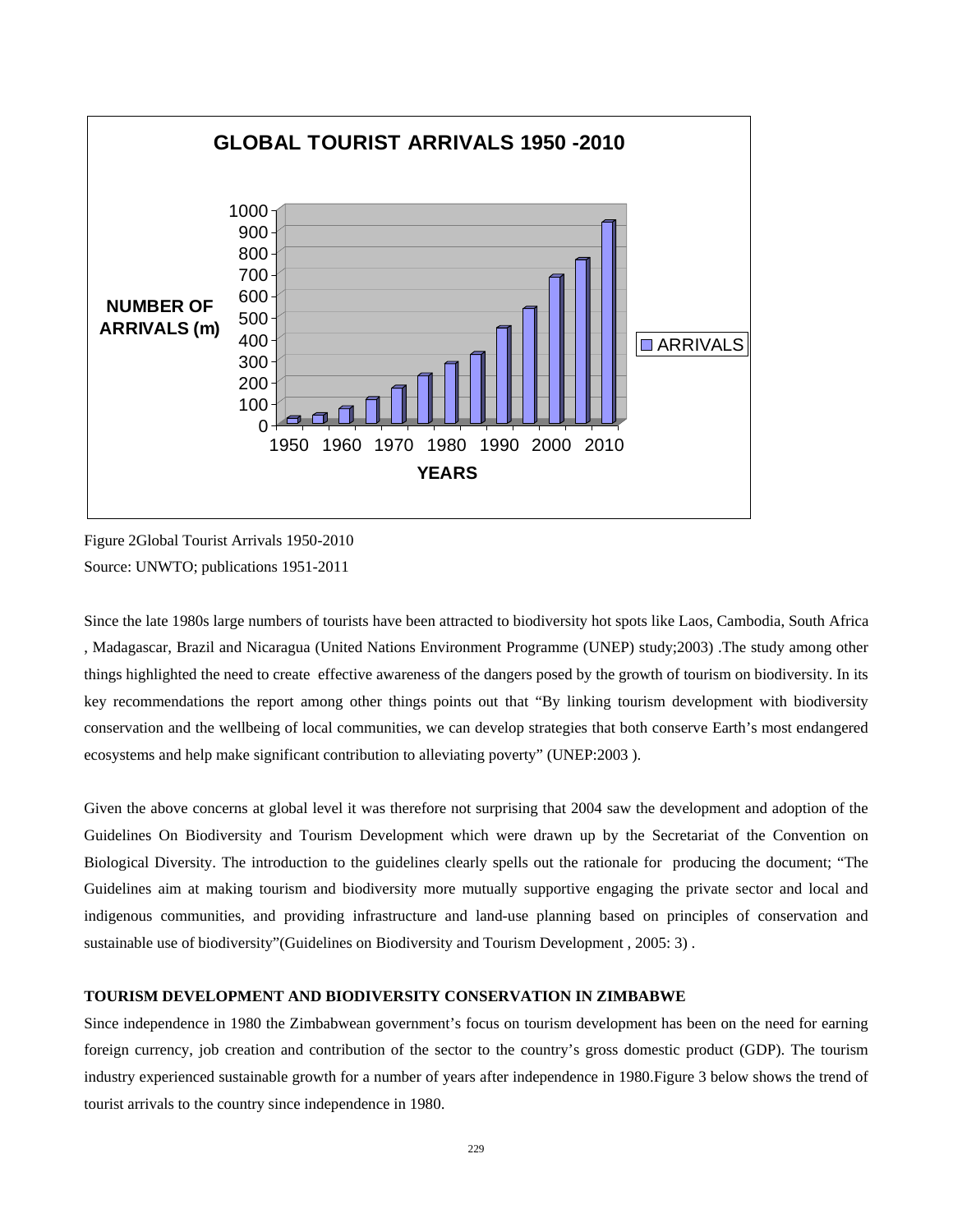

Figure 3 Tourist Arrivals in Zimbabwe 1980-2010 Source: Annual reports: ZTB; ZTDC and ZTA annual reports 1981-2010)

 Whilst tourist arrivals to the country in 1980 were 273.6 thousand the total had reached 582.6 thousand by 1990. The upward trend reached its peak in 1999 when the country received a total of 2.24 million tourist arrivals. (Zimbabwe Tourist Board, Zimbabwe Tourist Development Corporation and Zimbabwe Tourist Authority reports; 1981-2010)

Since 2000 the industry has experienced a number of challenges as a result of the negative publicity the country received after the implementation of the land reform programme. However the focus on the sector is still evident in current government developmental thrust. For example in the 2009 Short Term Economic Recovery Plan (STERP) tourism is identified as one of the four pillars of economic recovery sectors along with agriculture, mining and manufacturing. Mainstream private sector tourism players like the government have also over the years focused on growing their businesses. Very little attention has been paid by the private sector on the need to bring local communities into meaningful partnerships except for a few isolated cases.

#### **Natural resources conservation policy changes**

Policies and programmes that have addressed issues of natural resources conservation and the involvement of rural communities in tourism have stemmed from the historical protectionists ethic which focused on protection of natural resources as a public good. This approach saw 13% of the country's land mass being devoted to national parks estates (Taylor, 2009). It is important to note that the areas devoted to national parks estates are on the one hand located in poor rainfall areas and ecologically marginal regions of the country and on the other hand that they are found adjacent to areas where 76% of country's population lives (Jonga, 2009).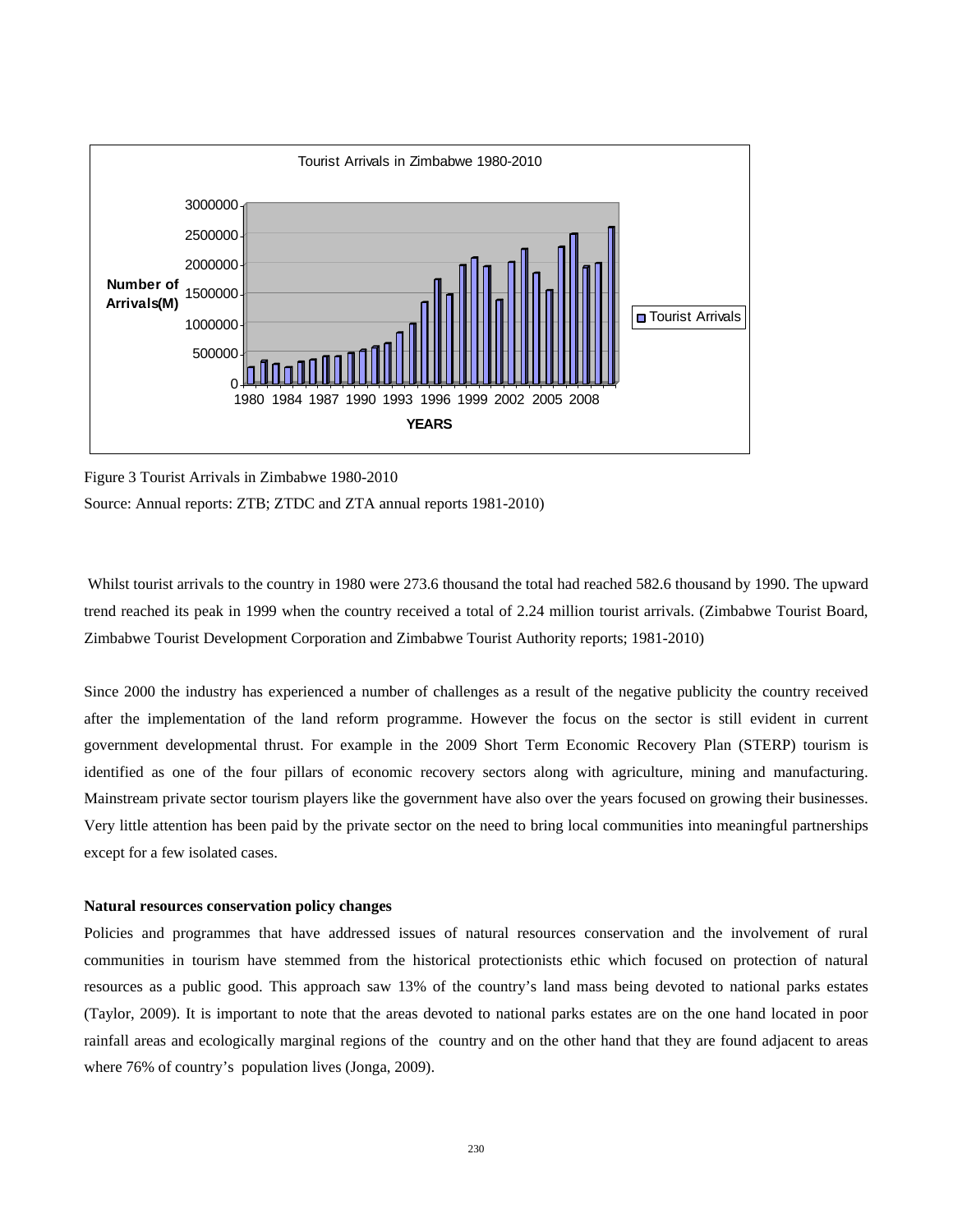With its highly diversified ecozones ranging from Afromontane to dry and moist savanna woodlands Zimbabwe is endowed with a rich biodiversity which if properly conserved is a sustainable base for rural livelihoods through a variety of economic activities including tourism.

 Population growth, periodic droughts and general economic decline within the rural areas as well as continued destruction of crops and livestock by wildlife created an economic and social environment where rural communities started to illegally harvest the natural resources within or adjacent to their local areas especially wildlife. In response to the problems of poaching especially of wildlife the Department of National Parks and Wildlife Management (DNPWLM) now the Parks and Wildlife Management Authority (PWMA) instituted a policy of devolving Appropriate Authority (AA) to the rural communities through the Rural District Councils (RDCs). This was accomplished through the amendment of the 1975 Parks and Wildlife Act in 1982 (Taylor, p203).The amendment gave rural communities the legal right of utilizing wildlife resources through RDCs.

It is however important to note that the law under the 1975 Act gives the appropriate authority to the land owner to conserve, manage and benefit from wildlife (Nduku, 2008). In the case of rural communities the land owner is the local government. This has created a situation in which the rural communities are marginalized with regard to resource ownership and utilization. The underlying policy assumption was that wildlife would receive greater protection if given a monetary value as had happened within the commercial farming sector. The government hoped that by empowering communities in terms of the use of natural resources within their vicinities this will lead to a sense of ownership and responsibility on utilization of the resources and hence ensure biodiversity conservation.

# **CAMPFIRE**

One of the major outcomes of this policy change was the implementation of the Communal Areas Management Programme for Indigenous Resources (CAMPFIRE).The programme operates on the basic philosophy of entrusting management and conservation of natural resources to local inhabitants (Jonga, 2009).It aims to promote rural development and sustainable land use based on wildlife in agriculturally marginal rural areas.

Originally CAMPFIRE was to focus on the conservation and exploitation of four natural resources: wildlife, forests, grazing and water (Taylor, 2009).However the initial focus was on wildlife with special emphasis on consumptive tourism as this was able to provide immediate returns to the community. Whilst the programme covered only two districts in 1988 it has now spread to over forty districts in the country (Taylor, 2009).

Current indications are that the programme is now focusing on the other elements of its devolved authority covering areas like eco-tourism, beekeeping, fisheries, timber harvesting and crafts manufacturing and marketing (Jonga, 2009).

During the initial stage the programme was funded by the government. Technical support was provided by a coalition of support agencies which included the Centre for Applied Social Sciences (CASS), Zimbabwe Trust and the World Wildlife Fund (WWF).However by 1994 the programme was receiving substantial funding from external donor organizations like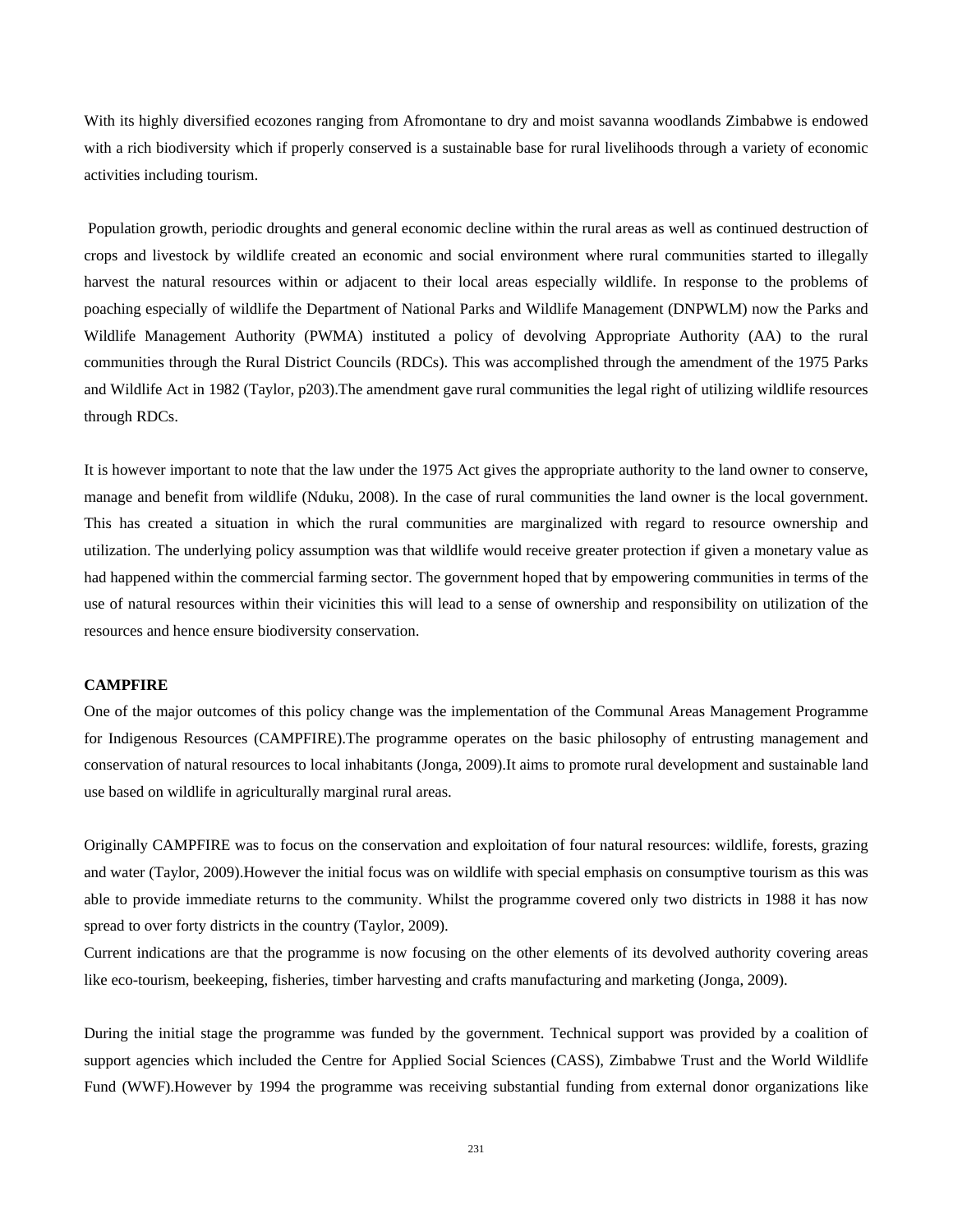United States Agency for International Development (USAID) and Norwegian Agency for Development Cooperation. (Taylor, 2009)

The CAMPFIRE programme has gone a long way in changing the ambivalent attitude of rural communities towards biodiversity conservation. This has been due to the visible economic benefits that the communities have enjoyed. These have ranged from infrastructural development to income generating investments and annual dividends. There are however still a number of challenges that need to be addressed if the programme and similar CBNRM programmes are going to be effective tools for biodiversity conservation and rural communities' empowerment through sustainable tourism development.

# **RESEARCH FINDINGS**

# Table 1 CAMPFIRE SWOT ANALYSIS

Table 1 below summarizes the strengths, weakness, opportunities and the threats of the CAMPFIRE programme in Zimbabwe.

| <b>Strengths</b>                                                                                                                  | <b>Weakness</b>                                                                                                                                                                  | <b>Opportunities</b>                                                                                | <b>Threats</b>                                                                                                                                        |
|-----------------------------------------------------------------------------------------------------------------------------------|----------------------------------------------------------------------------------------------------------------------------------------------------------------------------------|-----------------------------------------------------------------------------------------------------|-------------------------------------------------------------------------------------------------------------------------------------------------------|
| <b>Established brand</b><br>$\bullet$<br>name-the CAMPFIRE<br>brand name is well<br>established internally<br>and internationally | No market link to<br>$\bullet$<br>the brand name<br>Limited<br>$\bullet$<br>marketing budget<br>Lack of skilled<br>$\bullet$<br>personnel to drive<br>the marketing<br>programme | Use of the<br>$\bullet$<br><b>CAMPFIRE</b> brand to<br>position CBT<br>enterprises in the<br>market | Budgetary<br>$\bullet$<br>constraints<br>Paucity of<br>$\bullet$<br>marketing<br>personnel                                                            |
| Proximity to major<br>$\bullet$<br>tourist attractions,<br>e.g. Gonarezhou<br>national park                                       | Access and<br>$\bullet$<br>communication<br>challenges                                                                                                                           | Unique location<br>$\bullet$<br>appealing to niche<br>markets                                       | Lack of<br>$\bullet$<br>improvement in<br>macro economic<br>and political<br>environment<br>Limited growth of<br>$\bullet$<br>the tourism<br>industry |
| <b>Proximity to major</b><br>$\bullet$<br>tourist routes , e.g.<br>Eastern Highlands,<br>Kariba                                   | No core<br>$\bullet$<br>attraction-<br>sidelined when<br>tourism is not<br>booming                                                                                               | As above<br>$\bullet$                                                                               | As above<br>$\bullet$                                                                                                                                 |
| <b>Competitive prices-</b><br>$\bullet$<br>appeals to niche<br>markets                                                            | Perceived as low<br>$\bullet$<br>quality products<br>by the general<br>market                                                                                                    | Potential for product<br>$\bullet$<br>improvement                                                   | Continued<br>$\bullet$<br>competition from<br>mainstream<br>tourism                                                                                   |
| Culture as an<br>$\bullet$<br>additional attraction                                                                               | Strong regional<br>$\bullet$<br>competition e.g.<br>Swaziland,<br>Namibia, South<br>Africa, Tanzania                                                                             | Development and<br>$\bullet$<br>sustainability of local<br>culture                                  | Limited focus on<br>$\bullet$<br>cultural activities                                                                                                  |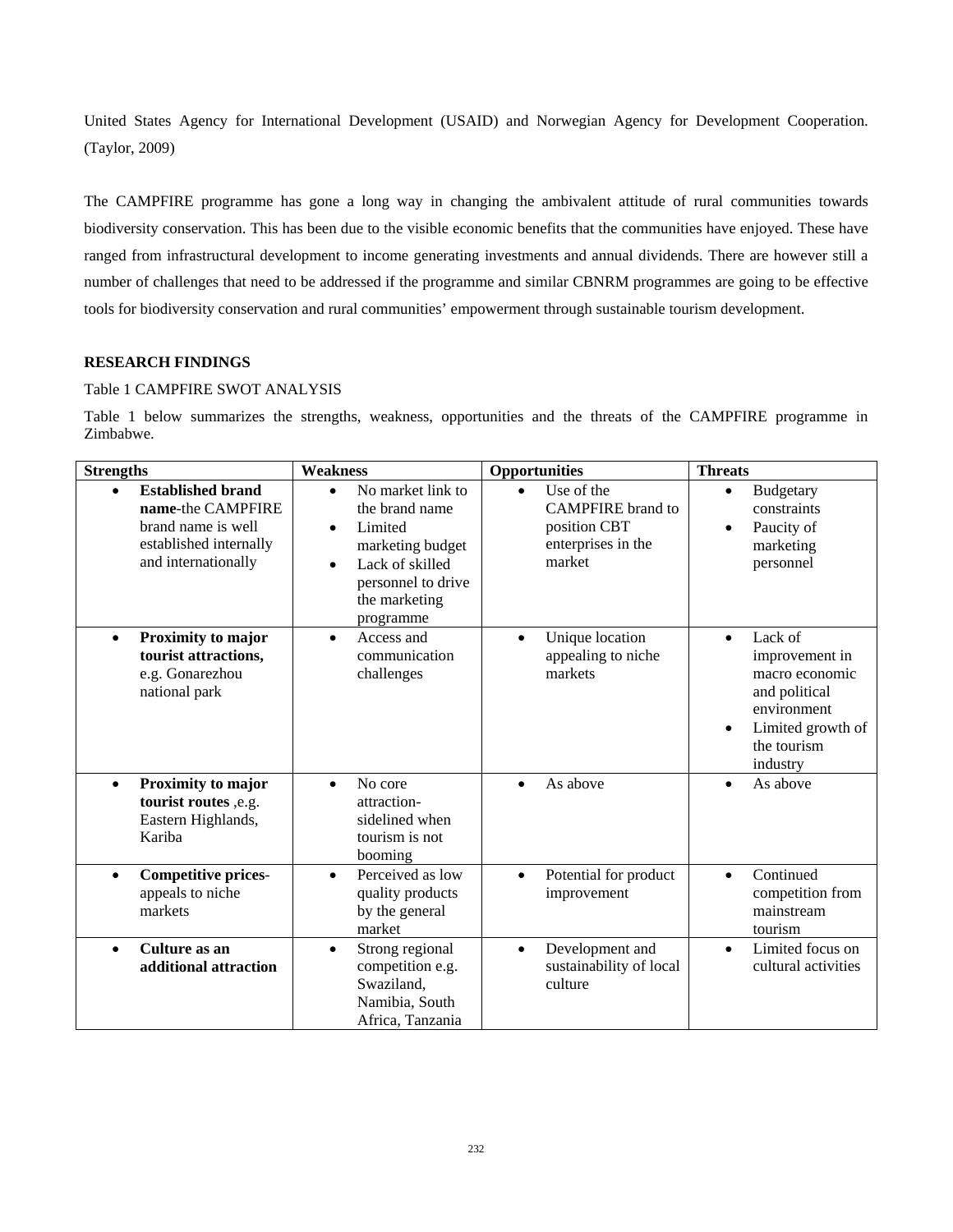The findings from the field research can be grouped into four major categories:

- $\triangleright$  Institutional challenges
- $\triangleright$  Capacity challenges
- $\triangleright$  Marketing and promotion challenges
- ¾ Rural communities perceptions on natural resource conservation

#### **Institutional challenges**

#### Rural District Councils and the communities

The relationship between the RDCs and the rural communities is characterized by lack of trust. On the one hand RDC officials at both Nyanga and Chipinge expressed the view that the rural communities were uncooperative in their dealings with them. For example the official at Nyanga District Council complained that the Gaerezi Executive Committee and its manager hardly gave them any insights into the operation of their activities. Further the officials were of the opinion that the communities had ambitions to run their activities without any reference to the RDCs which are the custodian of the resource being utilised by the community.

On the other hand executive committee members at both Gaerezi and Mahenye indicated that they were continually being short changed by the RDCs in several operational areas. For example at Mahenye the community claimed that the council was having a corrupt relationship with the operator who had won the hunting concession in the area. The group pointed out that the hunter was not fulfilling a majority of the obligations in his contract and that the council had not paid any attention to complains they had submitted about the operator.

#### Rural communities and trustees

A number of CBTEs in the country are guided by a body of trustees whose mandate is to give strategic oversight to the executive committees. However communication between the trustees and the communities has not been effective and hence the relationship is not cordial. For example the Gaerezi community complained that on a number of occasions their trustees made decisions which affect them without any consultations.

### Rural communities and the local political power brokers

Executive committee members at the sites visited felt that their ability to make sound decisions on their enterprises was often compromised by the interference from political brokers who often reside outside the area. These included among others, councilors, members of parliament, senior government officials based at the provincial centres and chiefs. Similar challenges were reported in a study carried out in the Masoka area in the Mbire rural district council (Kamuriwo, 2010).

# Rural communities and private sector partners

There was a general community consensus that the private sector partners were exploiting the lack of business knowledge of the rural communities and hence depriving them of a fair share of the benefits of the resources being exploited. For example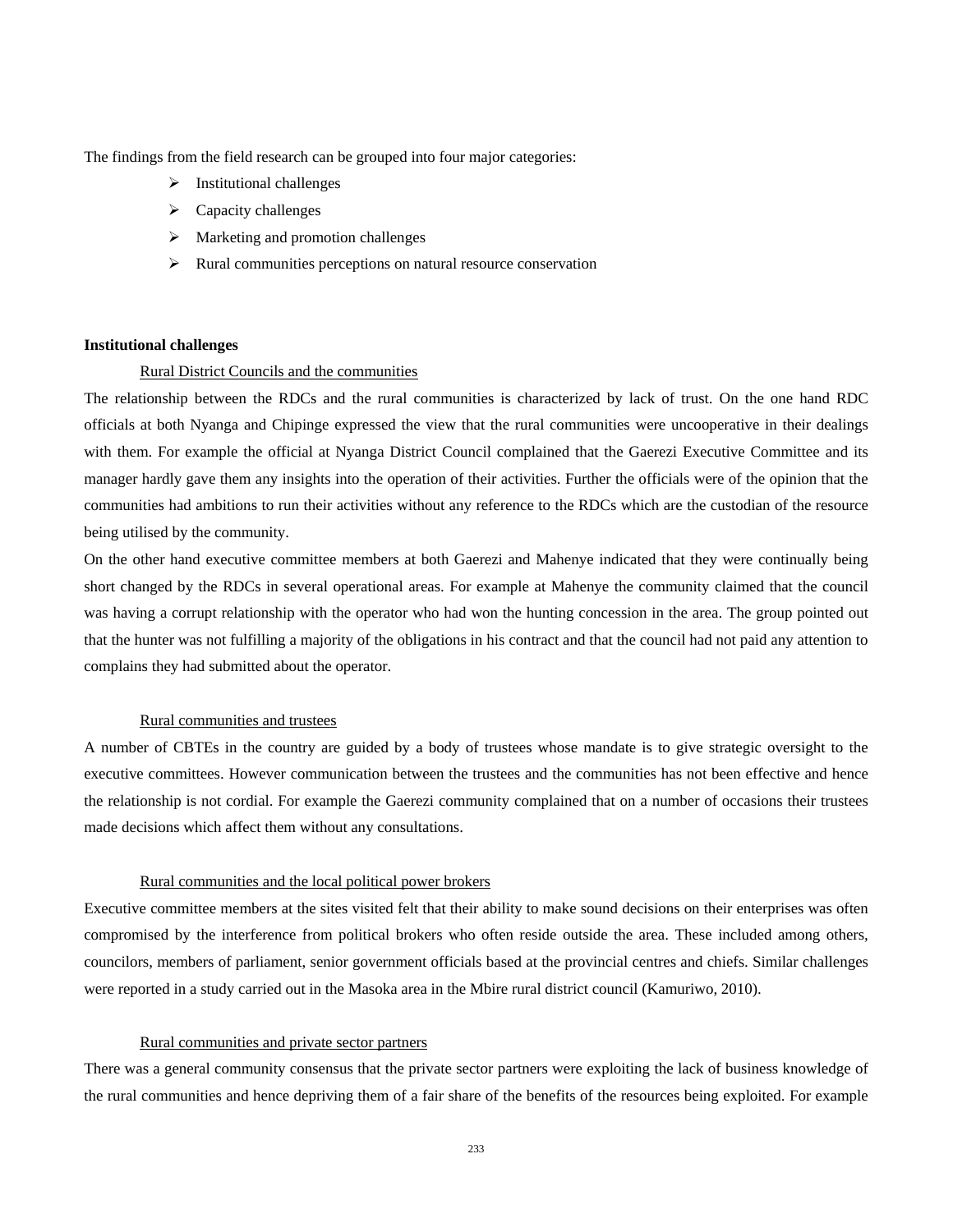in the case of the Gaerezi project the community was not happy with a situation whereby their partner the Nyanga Downs Fly Fishing Club (NDFC) sets up the prices for accommodation and the fishing license fees when the NDFC is the major client to the project. In Mahenye the community complained that the hunting safari operator had every year neglected to fulfill his contractual obligations and that he pays his dues to the RDC late every year. This resulted in the community receiving its share of hunting sales very late.

### **Capacity challenges**

The skills audit questionnaire revealed a wide range of skills gaps in the personnel that is involved with CBTEs in the areas visited. Whilst all members of the executive councils and those in management position of the projects had attained "O" level education none of them had any form of formal education in tourism. Lack of skills was attributed to a number of factors. Firstly a majority of the interviewees were relatively new in their jobs and had therefore not gained adequate experience and understanding of their positions. Secondly some experienced personnel had been poached by the private sector and there was no one to pass on relevant skills to the new participants in the business. Finally due to the harsh economic conditions that the country had been experiencing no funding was available from both the government and the donor community to undertake training programmes.

The following were identified as priority training areas for CBTEs:

- $\triangleright$  Introduction to the tourism industry
- $\triangleright$  Tourism in Zimbabwe
- $\triangleright$  Sustainable tourism
- $\triangleright$  Tourism marketing,
- $\triangleright$  Tour planning and guiding,
- ¾ Customer care,
- $\triangleright$  Leadership skills in business management
- ¾ Bookkeeping and introduction to financial management

### **Marketing and promotion challenges**

Interviewees at the sites visited and those at the RDC offices had little or no idea on how their products were reaching the markets. There was a general belief that both CAMPFIRE Association and the private sector partners will make sure that the market is aware of the products. This orientation of the communities seems to derive from the way the projects were initially developed. The majority of CBTEs in the country were donor driven in their initial set up. The communities were therefore hardly sensitized to issues of market demand and the need to understand the channels of distribution of the tourist product. The withdrawal of donor participation in the projects has created a marketing vacuum which the communities are unable to address due to their lack of understanding of the tourism industry in general and tourism marketing and promotion in particular.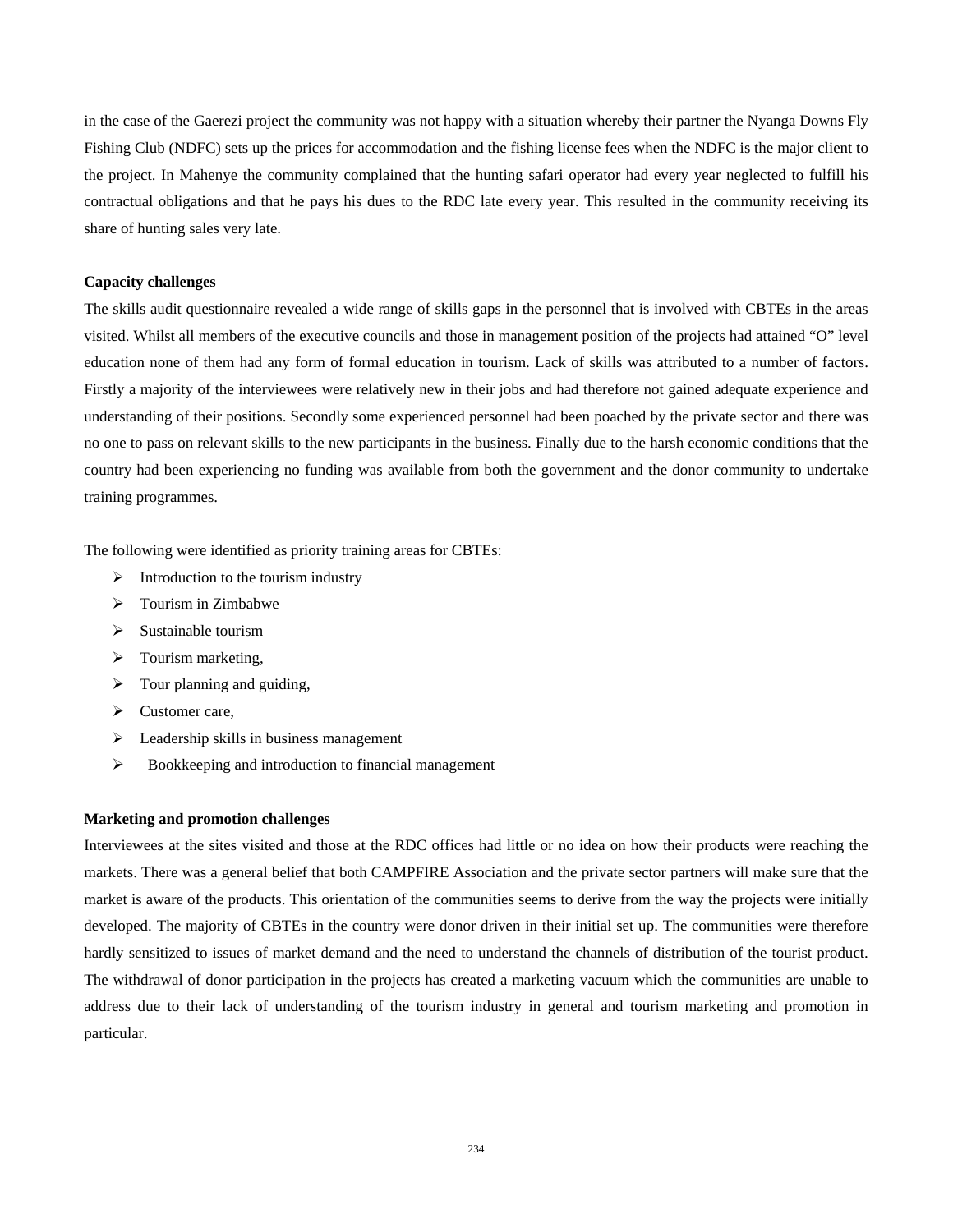#### **Rural communities' perceptions on natural resource conservation**

The communities in the sites visited acknowledge the need to conserve the natural resources within their vicinity and jurisdiction. At both Gaerezi and Mahenye the community employs security guards to prevent fish and wildlife poaching respectively. The executive committee members interviewed indicated that the task of natural resources conservation was becoming difficult because there was a general perception that the community was not getting adequate benefit flows from their resources. Poaching in both areas had increased and there was general concern that the situation may deteriorate in future if the administrative and management challenges with RDCs are not solved quickly.

# **CONCLUSION**

The mistrust between RDCs officials and rural communities with regard to resource management and benefits flow results in communication breakdown. This has led to slowing down of programme implementation and a return to poaching and other negative practices which are not conducive to biodiversity conservation.

Marginalization of communities by trustees has led to loss of interest by some members of the community as they feel that their views on the types and form of benefits they should be getting are not being taken seriously by those appointed to give them strategic guidance on the management and use of the resources which the government has given them custodianship. Some members of the community especially at Gaerezi have stopped participating in the project as they believe that it is not substantially improving their livelihoods

The communities are facing a major dilemma in dealing with the private sector partners. Whilst they are aware that they are not maximizing the benefits from their partnership with the private sector they currently have no alternative means of selling their products.

The majority of community members entrusted with the management of the CBTEs lack knowledge of the industry and have very limited management skills and financial know how. The sustainability of the enterprises can only be assured if the community members receive appropriate training.

Lack of marketing and promotion skills has resulted in the reduction of tourist numbers purchasing CBT products within the country. The poor sales volumes have discouraged members of the communities in participating in the programme as the hoped for benefits have not materialized.

The policies and programmes that have been implemented by the government since the mid 1980s with regard to assisting rural communities to gain economic benefits from the natural resources in their areas have yielded some positive results in a number of ways. On the one hand many rural communities are generally aware that natural resources within their vicinity can give them direct economic and social benefits. On the other hand there is evidence of a general improvement of wildlife in some of the areas where communities are involved in CBTEs. (Taylor: 210).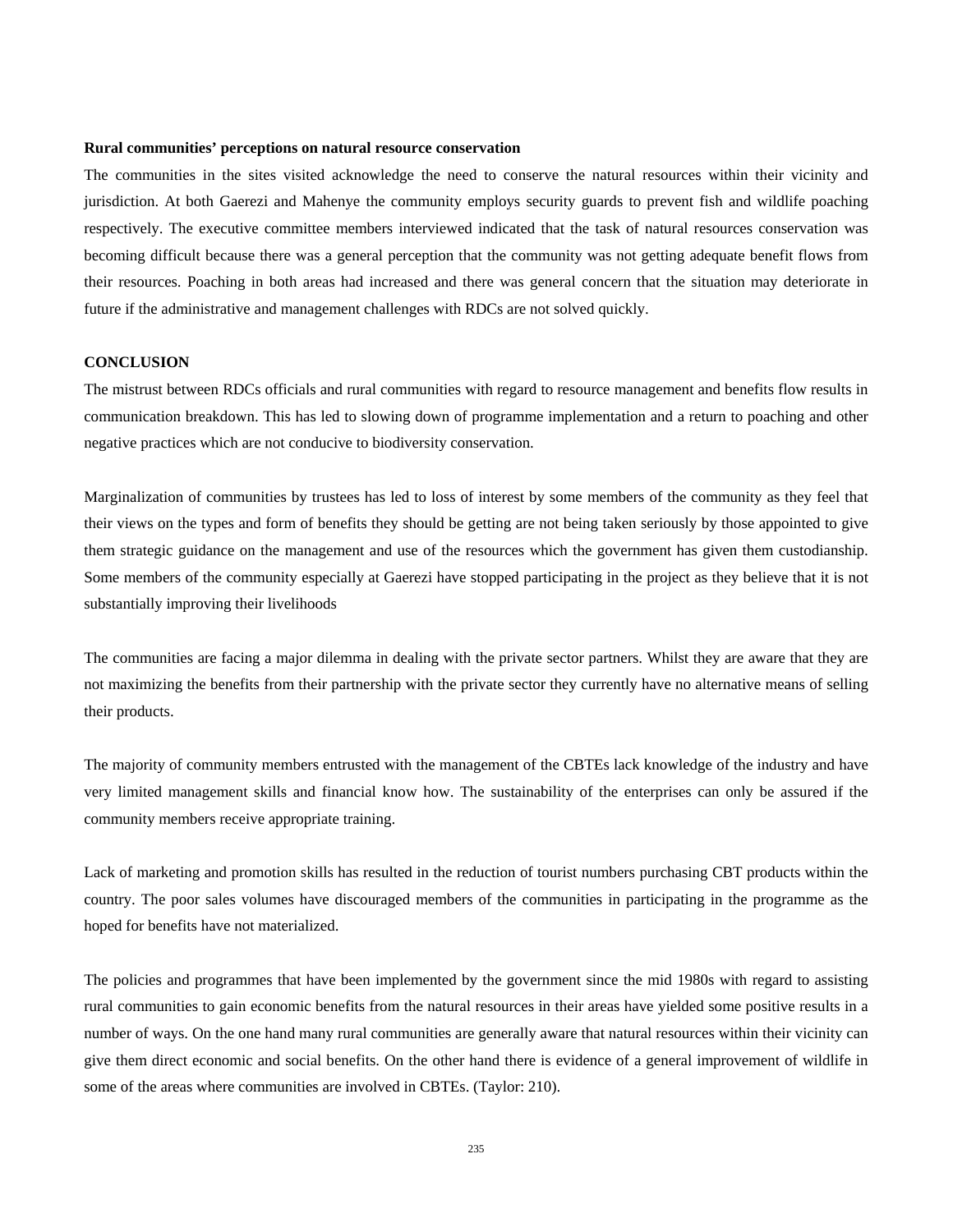A wide range of natural and cultural tourist attractions are located in the economically marginal areas of the country where the majority of the population live. The tourism industry offers an opportunity to economically empower rural communities through their participation in community based tourism. Improvement of the livelihoods of rural communities as a result of tourism development will incentivize them to participate in biodiversity conservation as well as revival of cultural activities in order to ensure the sustainability of the industry. However for community based tourism to be sustainable in the country it is essential that the current institutional, policy, governance and product distribution challenges are effectively addressed by the government, the private sector and nongovernmental organizations (NGOs).

# **RECOMMENDATIONS**

In order for rural communities to continue to effectively participate in biodiversity conservation perceived benefits from tourism should outweigh the costs of conserving the resources. There are therefore a number of issues that need to be addressed if CBT is to be a meaningful strategy for biodiversity conservation in Zimbabwe.

### **Policy**

It is essential to review the current policy of devolution of authority to RDCs and ensure that the "producer communities" have more say on how the resources are used. This may engender a deeper sense of responsibility to the resources than is the case at present. It may be necessary to devolve the authority to the village level so that specific homesteads become responsible for the resources in their area. This will give rural communities the level of devolved authority on similar lines to that of occupiers of commercial farms and conservancies.

The other area for policy review and intervention is that of sharing of the benefits. As the law currently stands there is nothing stopping an urban dweller to go to "his/her village" in the rural area and demand benefits from the proceeds of CBNRM programmes.The current situation is not fair to residents of the communal areas who daily bear the economic and social costs of living with wildlife.

#### **Mainstreaming community based tourism**

Very little effort has been made over the years by tourism authorities to make community based tourism part of the national agenda on tourism development. This attitude has also filtered across the mainstream private sector tourism industry. At present CBT is almost an appendix to the programmes of Zimbabwe Tourism Authority (ZTA).Participants involved in CBTEs feel left out and hence their effective participation in biodiversity conservation is discouraged. The Zimbabwe Tourism Authority needs to appoint an officer at management level who will be responsible for mainstreaming CBT in the programmes of the organization. The officer will also be responsible for liaisons with organizations that are engaged in CBT activities in the country.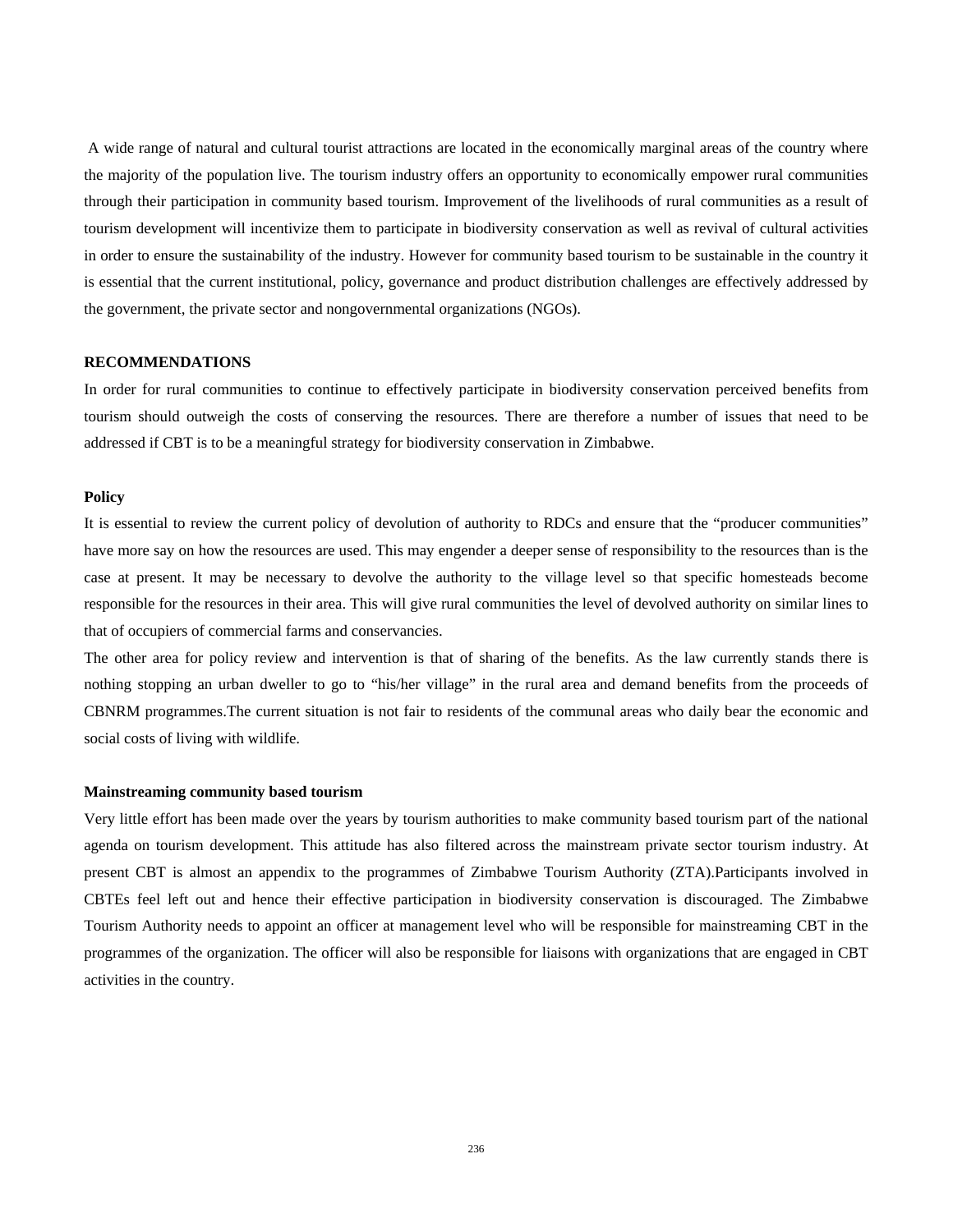#### **Marketing**

 Channels of product distribution in tourism are complex and at times highly personalized. For the enterprises outside consumptive tourism to be viable it is essential that an effective and innovative marketing programme is implemented .This will require close collaboration between ZTA and the stakeholders driving CBT enterprises and organizations like CAMPFIRE Association.

#### **Private sector partnership**

There are a number of areas where partnerships ventures are operational in both consumptive and nonconsumptive tourism. However in the majority of cases the contractual arrangements tend to favour the private sector partner. The communities are ignorant of the finer details of the contract and this often leads to future disagreements with the partner.

 This is an area that needs further research with a view of developing win-win contractual arrangements between the community and the private sector partners.

#### **Capacity building**

The decline in tourism in Zimbabwe since 2000 has seen an erosion of the personnel that had tourism management, marketing and administrative skills within most of the CBTEs. There is therefore a strong need to train those that are currently involved in running the CBTEs in areas like management, tourism , administration, accounting, tour guiding and customer care. The training will also go a long way in making rural communities understand and appreciate the need to conserve the resources which the government has given them custodianship.

### **REFERENCES**

 Ashley, C. and Jones, B. (1994) "Joint Ventures between Communities and Tourism Investors: Experience of Southern Africa". *International Journal of Tourism Research, Special Issue on Fair Trade in Tourism 3, (2) p407-423* 

Barnes, J.I. (2008) "Community –Based Tourism and Natural Resource Management in Namibia: Local and National Economic Impacts" in Spenceley, A.eds*. Responsible Tourism: Critical Issues for Conservation and Development*. London, Earthscan Publishing.pp343-357

Child, B. (2009) "Community Conservation in Southern Africa; Right-Based Natural Resources Management", in Suich, H and Child, B. with Spenceley, À. eds. *Evolution and Innovation in Wildlife Conservation* London, Earthscan Publishing.pp 187-200

 Child, G. (1995) *Wildlife and People-the Zimbabwe Success Story:* Harare, Zimbabwe. Wisdom Foundation Publishing.

Convection on Biodiversity Secretariat; *Guidelines on Biodiversity and Tourism Development*; 2004; www...biodiv.org; retrieved; 21/9/2011

Johnston, A. (1996) "Win –Win Approaches to Development and Environment, Ecotourism and Biodiversity Conservation" www.usaid.usaid.gov/pubs/usaid-eval/pdf-docs/panby204.pdf retrieved; 19/8/2011

Jonga, C. (2009) "The CAMPIRE Programme and Community Based Tourism in Zimbabwe". Paper presented at the United Nations World Tourism meeting in Harare.